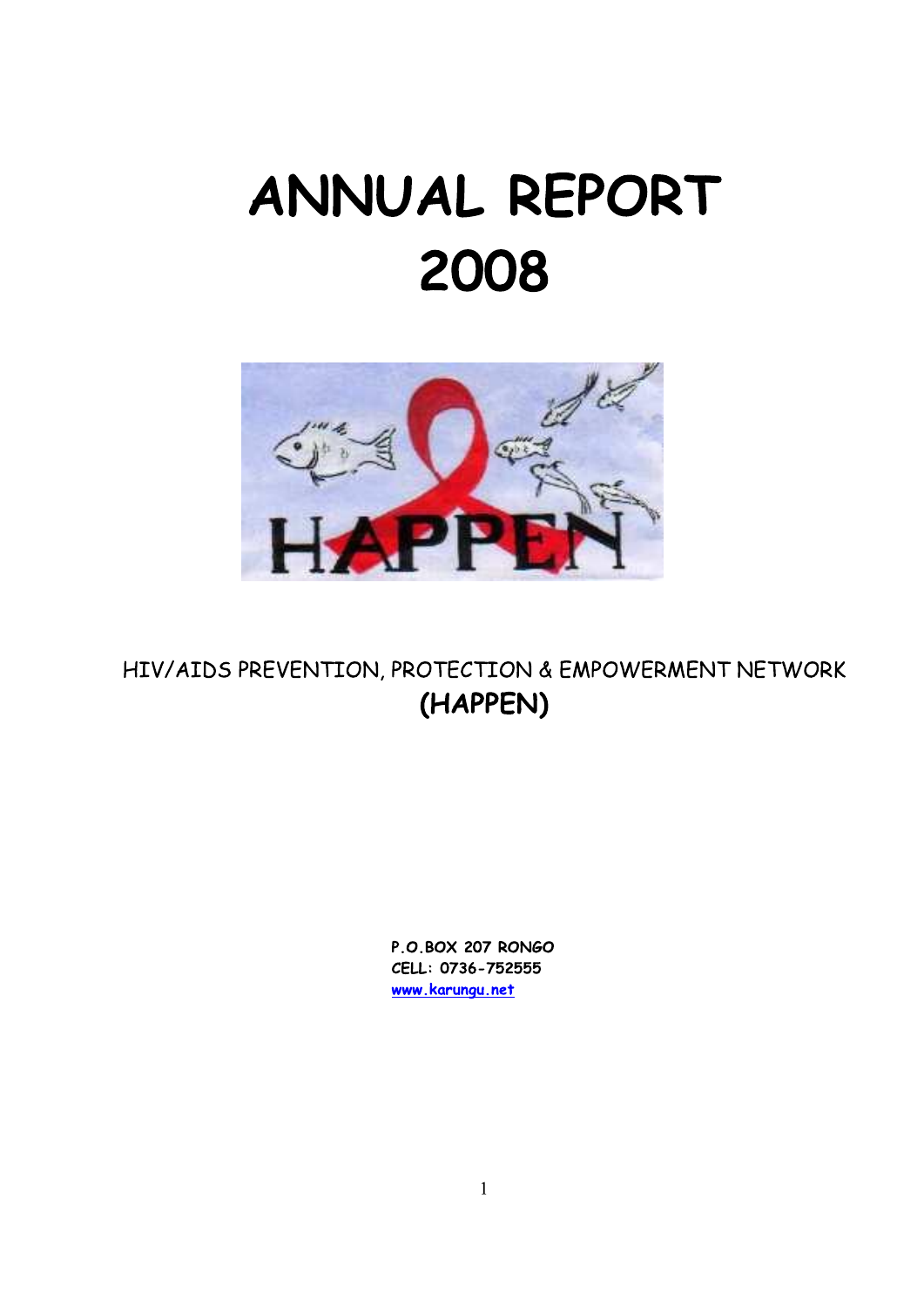## PROJECT SUMMARY

| <b>ORGANISATION:</b>     | CATHOLIC DIOCESE OF HOMA BAY &<br><b>ST. CAMILLUS MISSION HOSPITAL</b>                                   |
|--------------------------|----------------------------------------------------------------------------------------------------------|
| <b>PROJECT TITLE:</b>    | <b>HAPPEN</b>                                                                                            |
| <b>FOCUS AREA:</b>       | <b>HIV/AIDS PREVENTION EDUCATION</b>                                                                     |
| <b>TARGET CLIENT:</b>    | YOUTH IN SCHOOLS                                                                                         |
| PROJECT LOCATION:        | <b>RONGO</b>                                                                                             |
| <b>AREA COVERED:</b>     | <b>CATHOLIC DIOCESE OF HOMA-BAY</b><br>(Suba, Kuria, Homa Bay, Migori, Rachuonyo<br>and Rongo districts) |
| <b>NATURE OF REPORT:</b> | 3 <sup>RD</sup> ANNUAL REPORT                                                                            |
| <b>PERIOD COVERED:</b>   | $JAN - DEC 2008$                                                                                         |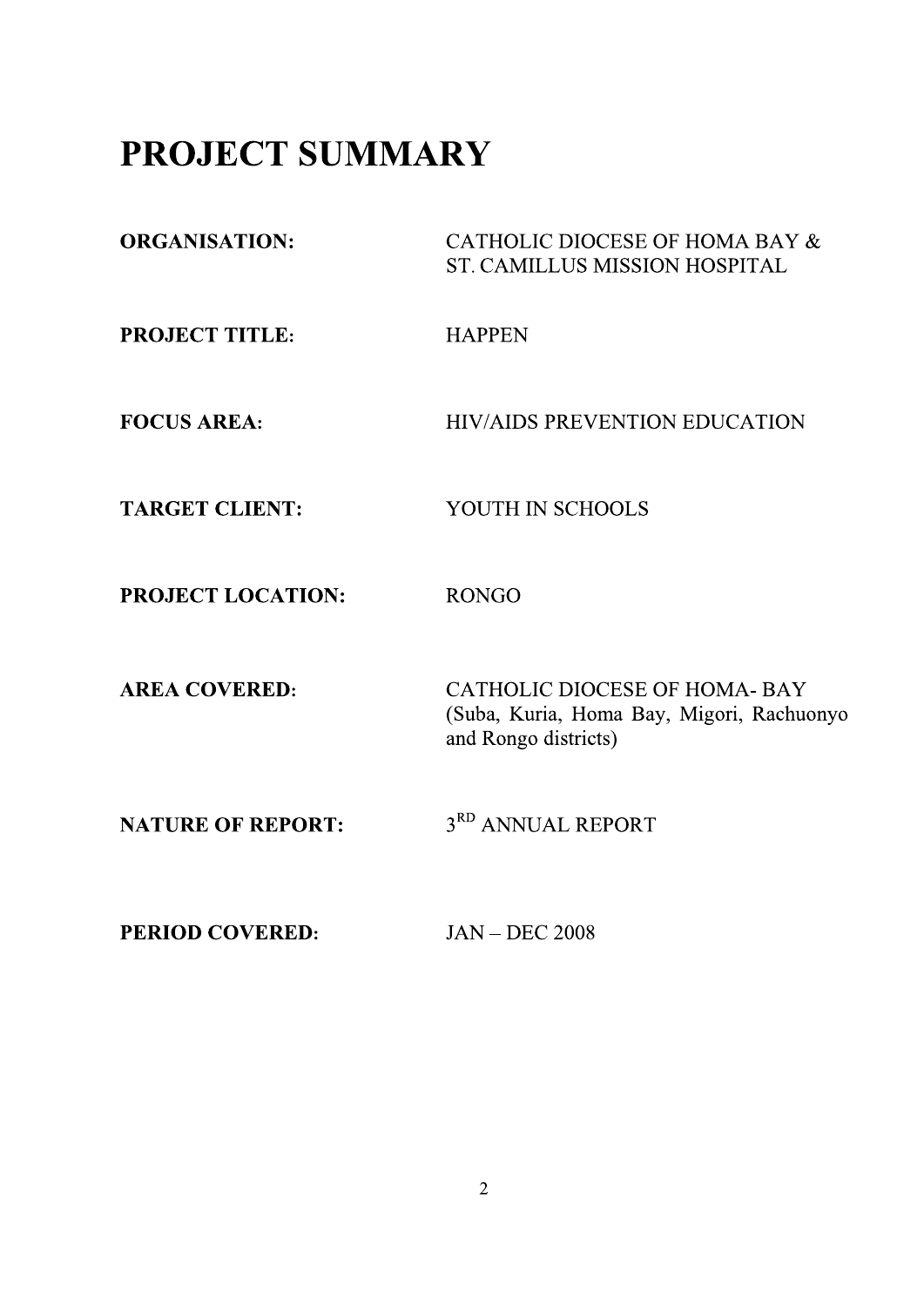#### **INTRODUCTION**

By far the most severely affected region, Sub-Saharan Africa is home to 29.4 million people living with HIV and AIDS. Approximately 3.7 million new infections occurred there in 2006; while the epidemic claimed lives of an estimated 2.4 million Africans in the past year. Ten million young people (aged 15-24) and almost 3 million children under 15 are living with HIV. A tiny fraction of the millions of Africans in need of antiretroviral treatment are able to receive it. Many millions are not receiving medicine to treat opportunistic infections, either. These figures reflect the world's continuing failure, despite progress of recent years; to mount a response which will scale back the severity of the global HIV/AIDS epidemic.

In Kenya, AIDS is a tragedy of devastating proportions, seven hundred people die every day from the disease and, since the epidemic started, more than 1.9 million Kenyans have died of AIDS. Deaths often occur between the ages of 25 and 35 in men and 20 and 30 in Women. Thus, it is believed that most infection occurs in the teenage years and early 20s. The country is faced with more than 2.8 million HIV positive individual and half of the beds in government hospitals are occupied by people living with HIV and AIDS (PLWHA). National HIV prevalence rose from 5.3% to 13. /% in 1999 and shows signs of stabilizing at around 17%. Sero prevalence among pregnant women ranges from 8-22% in low prevalence areas to 35 -40% in higher prevalence areas (Kenya National HIV and AIDS strategic plan, 2000). Following the November 1999 presidential address declaring AIDS 'A National Disaster', a National AIDS control council (NACC) was created by presidential decree with the objective of coordinating the efforts of the government and NGO Consortium (KANCO). Its mission is providing and promoting leadership, solidarity and collaboration among members for collective action. Despite so many efforts, the prevalenc rate of new HIV infections is still very high among the youth and married couples aged 15-35.

Recent studies have indicated that the health system is being overstretched by the number of AIDS patients and that there is a large funding need to scale up prevention programmes (UNAIDS 2006). AIDS has also brought to the forefront many weaknesses in the social system and other economic issues with which society previously had little concern. The epidemic has placed unprecedented demands on the limited social services, and it is estimated that more than one million children orphaned by the epidemic in Kenya have already overwhelmed existing systems of adoption.

The region covered by the project which is the catholic Diocese of Homa-Bay, is still the leading region with the highest new infection and prevalence rates all of Kenya, the reason could be factors favorable to infection which are different from other areas. One poweful influence may be the presence of the lake that runs to the western and southwestern areas of the region. Unlike in town, where learned people search for job opportunities, the individuals who flood into lakeshore locales to earn their living include many uneducated and drug addicted individuals while others are widows and widowers from various Kenyan provinces...

With the high HIV/AIDS prevalence rate of 35%-40% of which  $\frac{3}{4}$  are young people, especially young women, the Catholic diocese of Homa-Bay under Bishop Philip A. S. Anyolo and in collaboration with St. Camillus Mission Hospital under the administration of Fr. Emilio Balliana are making strong efforts to see to it that the entire community, especially the youth in schools are empowered to make good decisions regarding daily living and sexual health. These joint efforts have adopted the name of the HAPPEN PROJECT which is implementing its activities in all the Eight Districts that fall under this diocese. These Districts include; Migori, Rachuonyo, Rongo, Suba, Homa-Bay, Kuria East, Kuria West and Ndhiwa. The programme has placed emphasis on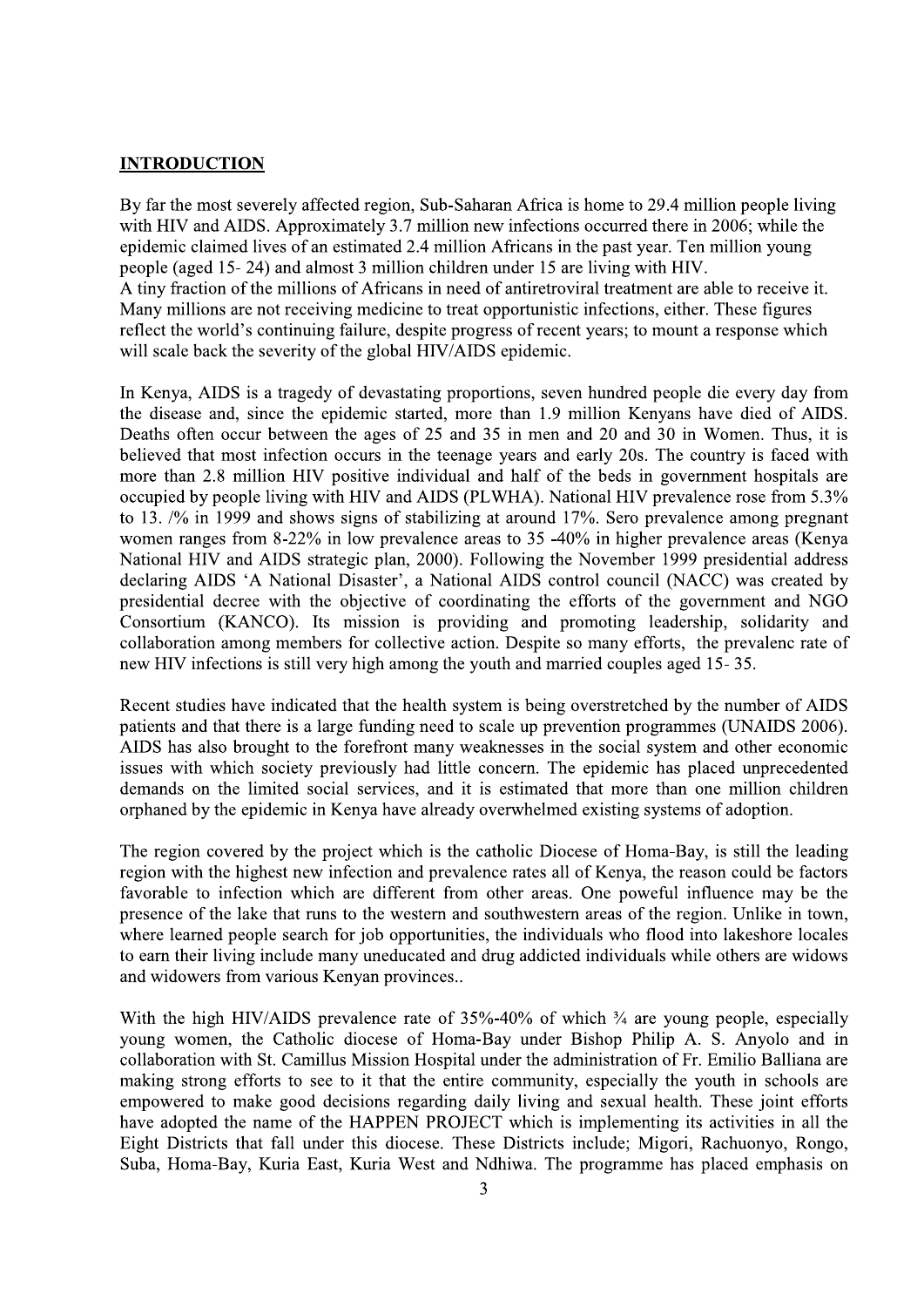providing accurate information to a community which continues to receive mixed information from the mass media and other sources.

The community as a whole has come to accept that the virus exists, although the stigma and discrimination which accompanies positive HIV status often paralyzes people with denial and fear. Moreover, some information being promoted to individuals is not in accord with their beliefs and attitudes thus making behavior change an obstacle. In the Homa-Bay Diocese, fear, ignorance and lack of open dialogue about HIV and AIDS has placed tremendous pressure on family cohesiveness. Gender biases are exacerbated as infected women very often bear more rejection than their male counterparts. Women are also disproportionately responsible for the care of those infected with HIV/AIDS, often without sufficient information, medication or support.

#### **ACTIVITIES IMPLEMENTED**

Activities within the HAPPEN PROJECT included recruitments and trainings of new field volunteers, contacts and sensitization in schools, recruitment and trainings of the youth (peer educators), follow up/program evaluations, and the development and subsequent distribution of IEC materials. These activities were carried out over three quarters, and the youth in school were visited mostly during the school days apart from two trainings (one by the HAPPEN facilitators but organized by the Medical Mission Sisters of Angiya Parish).

#### 1. Recruitment and training of volunteers (Tots).

During this reporting period, 10 new volunteers were mobilized and trained in July in the new parish Kakrigu in Asumbi deanery. Another 5 new volunteers were trained during the capacity building workshop done in the third quarter of the year; this was held at Golgotha in Karungu for 36 field volunteers from all over the Diocese.

#### **Target group**

The Programme is designed specifically to target youth who are both in and out of school. The youth are also an easily accessible population, especially those who attend school. It is more challenging to draw together older adults in the community for a discussion. Furthermore, they are at a crucial age where behavior trends are set. The youth are more vulnerable as they frequently carry out experimental behaviors which put them at higher risk of infection. There are indications that in the lake region, many of the youth become sexually active as early as age ten. The programme is therefore designed to delay adolescents sexual encounters by giving them appropriate information, along with values and skills which foster responsibility and decrease sexually transmitted infections, unexpected pregnancies, and early school dropout.

#### 2. Contacts and sensitizations.

There were 88 schools contacted and sensitized to take part in the prevention programme this year. Among these were 12 secondary schools and 76 primary schools. The contacts were made to schools in the  $1<sup>st</sup>$  quarter, 20 in the second quarter and 18 in the third quarter. The project activities and plans were first shared with teachers after which action plans were developed on how the programme was to be initiated in their schools. The youth were then met and educated as a group. Simultaneously, select youth were chosen for further training as peer educators who can act as a resource for fellow students.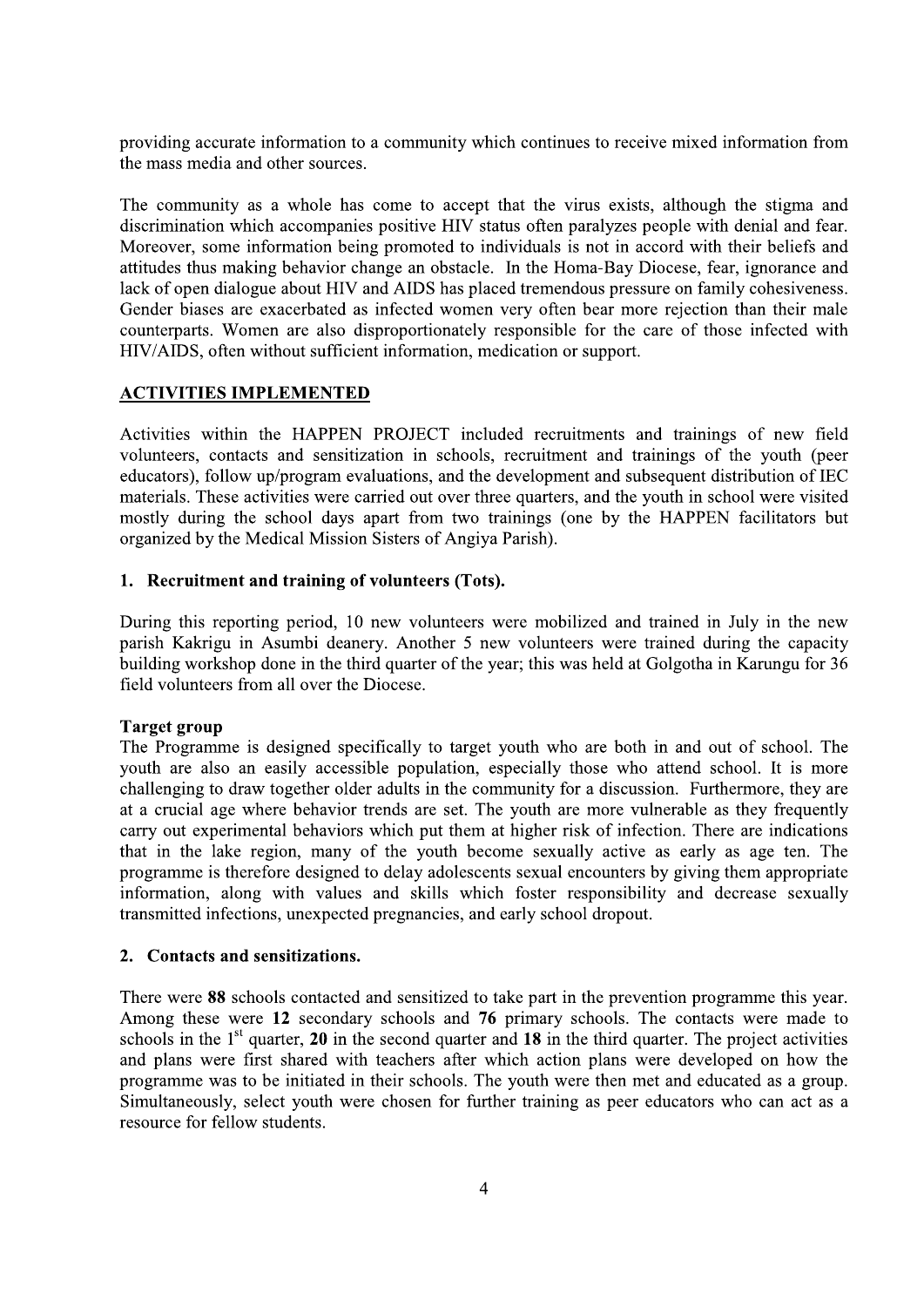#### 3. Training of youth peer educators.

During the training the volunteers are greatly encouraged to use education methods which promote youth participation. The youth are involved in the peer trainings through health clubs and advised to advocate for behavior change and total abstinence among their peers. The training curriculum used by the Field volunteers covered material ranging from knowing oneself, identification of values/attitudes, and assertive decision making. Following the trainings, the peer educators were expected to use the same style of participatory education with their classmates. Through group discussion of key issues, the youth voice their thoughts and feel valued for their input...

#### 4. Training of youth peer educators.

Most schools started training very late, and in several schools the teachers were already very busy trying to accomplish their own school syllabus. This affected HAPPEN programmes in almost all schools because of the limited time allocated for the activities. Nonetheless, the field facilitators tried very hard to implement and most schools reached the fifth session of the curriculum. Throughout this year, the volunteers managed to offer trainings in 194 out of the 227 contacted schools. This resulted to 4,850 youth trained as peer educators throughout the diocese. The youth trained as peer educators are those who have good relations with the others. They are always recruited by the help of the patrons and are a gender balance is expected. The trainings take place during game times, though it becomes difficult during practices when the pupils are preparing for sports.

Before training, the volunteers evaluate the youth to determine their knowledge. The youth are given information about HIV/AIDS and the human body/reproduction. Life skills include communication, decision-making, negotiation, and self-awareness.

During the training it was discovered that about 80-95% of the youth knew the initials HIV and AIDS though they could not differentiate the two. A reasonable percentage knew that there is no difference. Many pupils had very negative attitudes towards those who are infected and thought of their sickness being a result of their behaviors. It was discovered that the youth have been receiving mixed information from different sources including their peers, friends, family, and the mass media The HAPPEN training aim to dispel myths and reduce confusion. After the trainings, the youth are evaluated again to assess how much they have gained during the trainings. They are expected to show good communication, negotiation and decision making skills, which can be demontrated through case studies or role-plays.

They will often draw action plans with the help of their volunteer facilitators to single out which activities the youth themselves can continue doing to help peers achieve the same information and skills to change their attitudes and behaviors. These may take the form of dramas, songs, debates, discussions or role-plays.

#### 5. Follow up / Evaluations

Program evaluation is essential. Monitoring the progress of the activities implemented by visiting the schools in the programme takes place throughout the Diocese by program officers, deanery cocoordinators, and parish representatives who are chosen to lead a particular parish under each Deanery. The area under coverage is quite immense; therefore a deanery coordinator from each deanery is required to meet with the executive office each month to asses the progress of the programme and address problems encountered by each parish.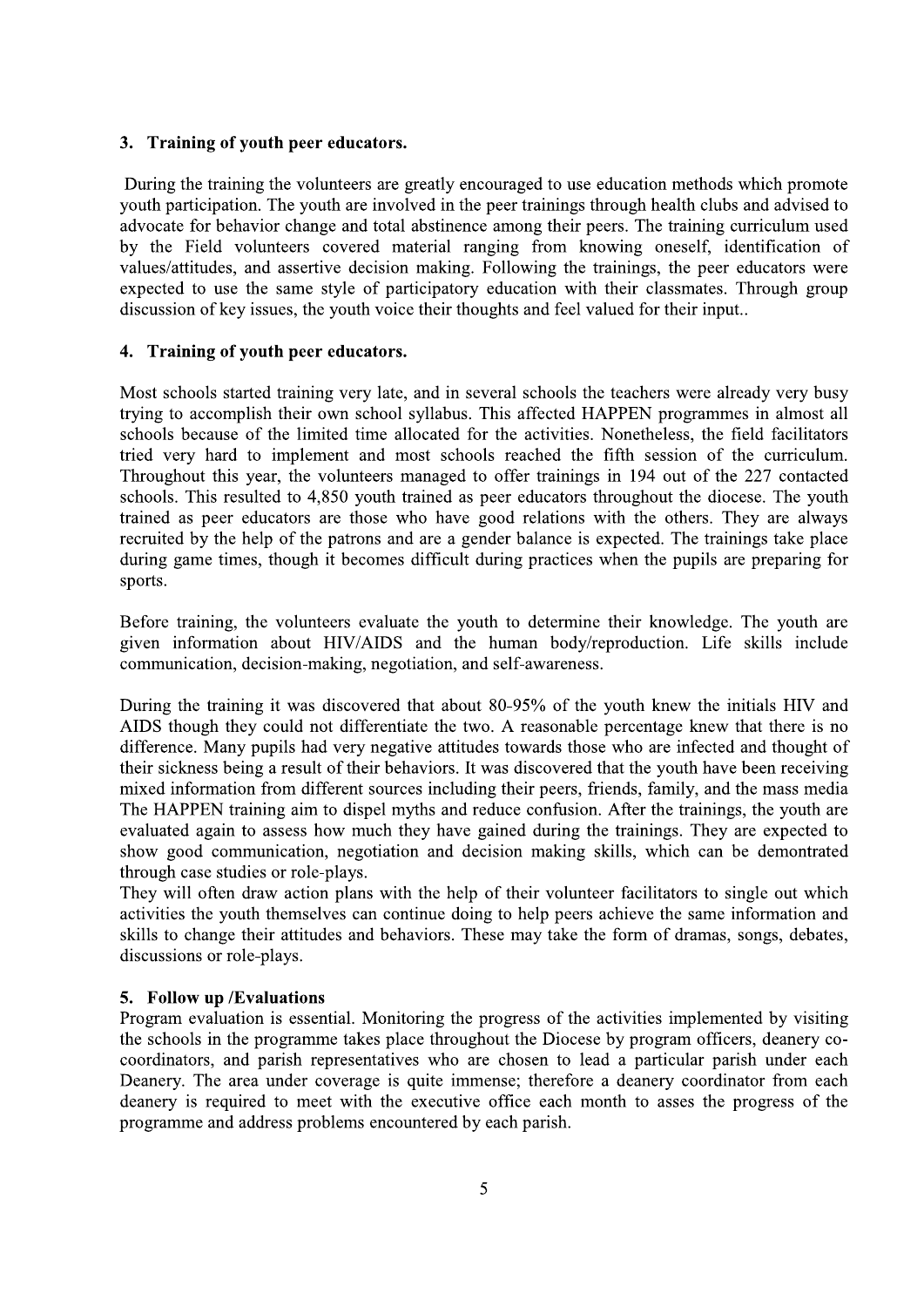The head office also goes out to the community frequently to evaluate what the volunteers are doing in schools to discover where the volunteer is having difficulties in facilitation of the programme's activities and what long term solutions may be attempted. The head office also organizes refresher trainings/capacity building workshops for the same. These resolutions are reached after holding regular meetings with the volunteers from different parishes at parish levels and joining them as they train in schools.

#### 6. Capacity building

Capacity building was done with 11 volunteers, 10 new volunteers and one previously trained volunteer. The new were recruited and trained for four days in June from a new parish called Kakrigu under Asumbi deanery. The other 5 new volunteers were trained during the capacity building workshop done in the third quarter of the year; this was held at Golgotha in Karungu for 36 field volunteers from all over the Deanery on December 15<sup>th</sup> -19<sup>th</sup> 2008. All the parishes sent at least two representatives to the training with an exception Mabera and Homa-Bay parishes. The Deanery coordinators also had a capacity building workshop for five day in the same place on December  $8<sup>th</sup>$  to  $12<sup>th</sup>$ . The capacity building was quite important because the project members had the opportunity of learning more about male circumcision which is now one of the preventive procedures being taught to the youth, particularly in Nyanza province.

#### 7. Development and distribution of IEC materials

The office, as before, over the past years tried amidst constraints to make some IEC materials for the whole Diocese. It did manage to produce the program brochures which were sent to the youth through the volunteers and Deanery Coordinators. Additional brochures were distributed during World AIDS Day and others have been distributed to schools where the activities have been implemented. We also produced some T- shirts with the HAPPEN project logo. These shirts were distributed to our volunteers and deanery coordinators to use during the sensitization programme in the field.

#### 8. Collaboration and Networking

Just like in the previous years, the project has not been working in isolation but in collaboration with other organizations. This time we have been collaborating with other stakeholders in implementing activities similar to ours. We have collaborated with the Ministry of Health (MOH) to obtain the statistics of the HIV/AIDS prevalence rates in various districts within the Diocese. The Ministry of Education has also been working with us hand in hand to ensure our volunteers have ample opportunities to share the information they have with the pupils at school. The church, especially the clergy, have also been assisting to see that activities are carried out and trainings are conducted at deanery and parish levels. It is a blessing the program continues to experience the warm support that the Camillian community is giving the project through St. Camillus projects. The District Department of Gender And Children Affairs (Social Services) Rongo and Homa-Bay is also collaborating with HAPPEN in linking the PLWHA groups existing within the Districts to the head office. WAFNET is another organization that collaborates with HAPPEN in training the officials in various fields (i.e. training project officers on Result Oriented Learning Planning and Accountability).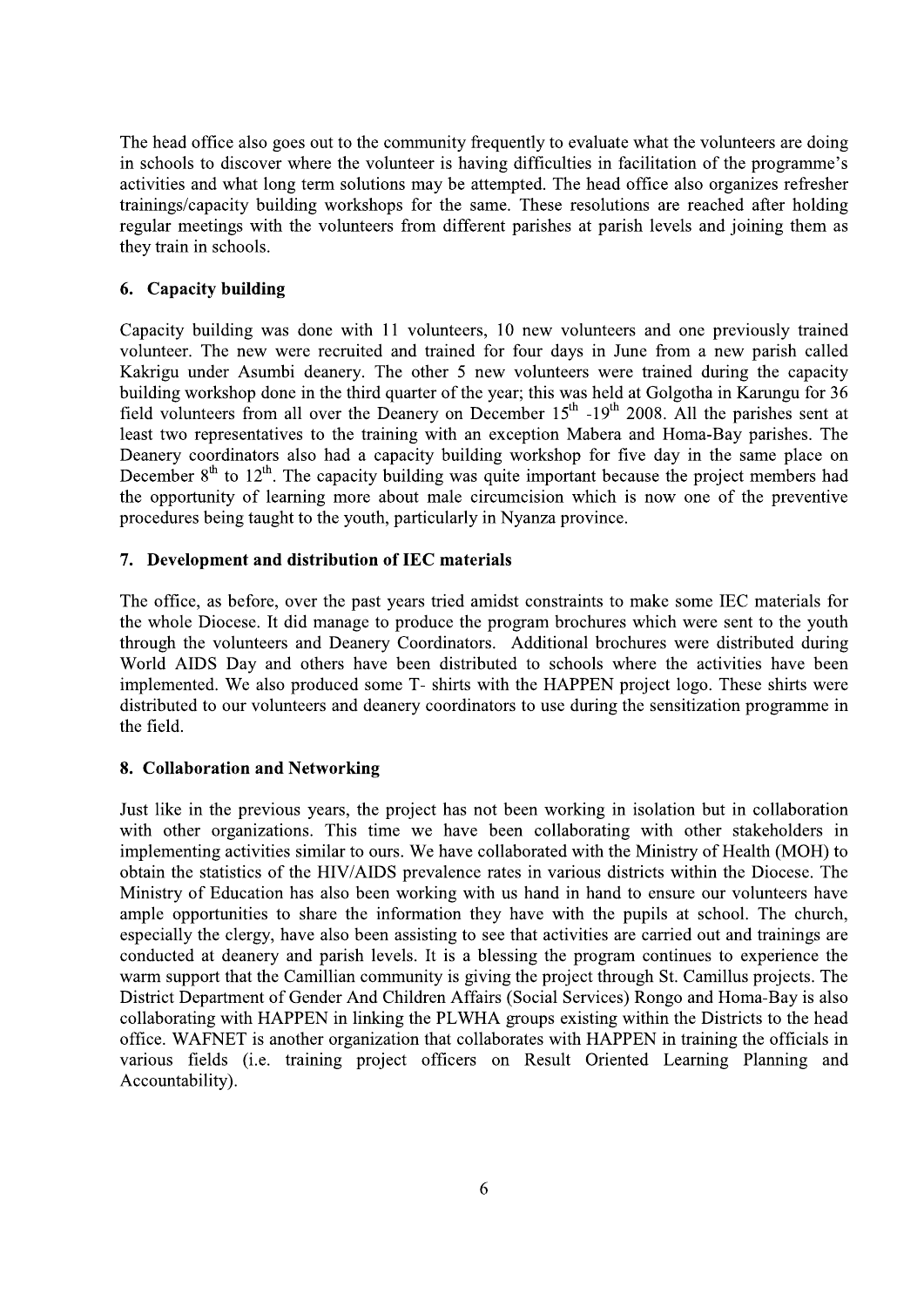#### **ACHIEVEMENTS**

- The project has managed to train 205 volunteers across the diocese who are expected to  $\bullet$ facilitate the project's activities in the community.
- The project volunteers have managed to contact and sensitize teachers and pupils from 13 secondary and 213 primary schools.
- Trainings have been conducted in 194 schools, which include 13 secondary and 181 primary schools.
- 4,850 peer educators (youth) have been trained from the schools mentioned above and are continuing to educate others in different ways making prevention education an ongoing process.
- The head office has managed to conduct two capacity building/refresher trainings to our volunteers at different levels to prepare them for efficient performance.
- We have been holding monthly meetings to plan and evaluate our work.
- There are more reports of behavior change seen in the youth from several schools where the project is operating its activities compared to the previous years.
- We produced some HAPPEN Project T-shirts and distributed them to our volunteers and deanery coordinators.
- Two bicycles were given to Asumbi and Rapogi Deanery.

#### **CHALLENGES**

- > Finance: Many activities cannot be carried out effectively due to financial constraints. These include: volunteers trainings which only occurred twice due to lack of facilities and inadequate resources, less materials for the volunteers to effectively conduct their trainings to the youth, lack of motivation for the volunteers in form of tokens or incentives, lack of resources to facilitate the transportation of volunteers from their homes to distant schools.
- **Example F** Personnel: Many volunteers have been trained but we find that many of them are leaving for urban centers or continuing their education in distant colleges. This has led to the deterioration in the project's progress as we continue to recruit new people who need to be trained afresh each time.
- **Fransport:** The office is using public transport, which is quite unreliable, tiresome, and unavailable in some places. Most of the parishes are in the interior parts of the country and cannot be accessed easily by public transport, thus forcing the head office officials to either use *boda boda* or walk long distances on foot. This has slowed their ability to conduct follow ups in the implementation of the project activities.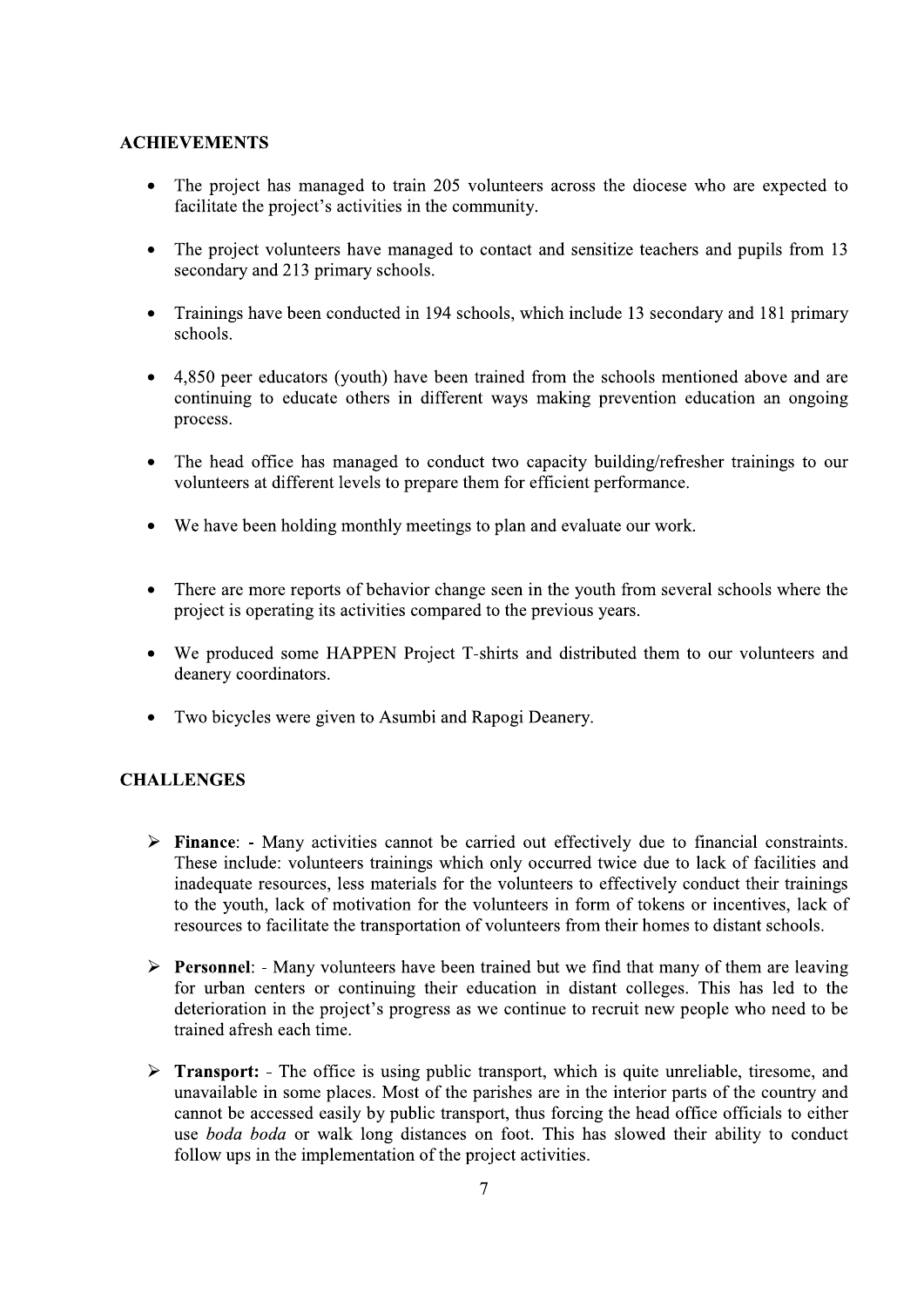- $\triangleright$  Lack of cooperation: In some places, head teachers are not welcoming of the project due to the fact that they want to continue with their regular lessons even during the time for games. This has compelled the volunteers to move long distances to work with the schools which *have* embraced the programme. Some people have also viewed it purely from a denominational aspect and believe it to be only a project for Catholics. Others have thought of it as a project which exists to give material support to schools and the pupils in the programme.
- $\triangleright$  Office equipment: The office owns only one computer, which is not enough for all the reporting and development of other assorted materials for trainings and IEC materials. Moreover, we use a lot of money in producing copies since we lack a photocopier in the office.
- $\triangleright$  Time: The time allotted in most of the schools is short and forces the volunteers to take too long before finishing with a particular school. This has also made the work go slowly.

#### **10. RECOMMENDATIONS**

- The few volunteers whom have struggled since the beginning of the project should be further motivated.
- Exchange visits for the youth in the programme are encouraged for further strengthening of clubs in schools.
- $\bullet$ The deanery coordinators are to improve on their visits to other parishes to motivate the volunteers at parish levels
- Deanery coordinators and parish representatives to further mobilize the community to find  $\bullet$ more volunteer to make the work easier at ground level.

#### 11. Plans for 2009

- $\div$  To reach 100 more schools with the prevention training by December 2009.
- Strengthen the groups which were formed in schools this past year.
- ❖ Organize evaluator meetings with all volunteers at deanery levels on a quarterly basis.
- $\bullet$  Produce more IEC materials to send to the youth for their correspondence learning.
- ❖ To have the Head Office be as mobile as possible to see that the activities are implemented without difficulty.
- ❖ Prepare for the World AIDS Day (in respective Districts) activities in time to reach many people with the information.
- Strengthen monthly meetings with the deanery coordinators.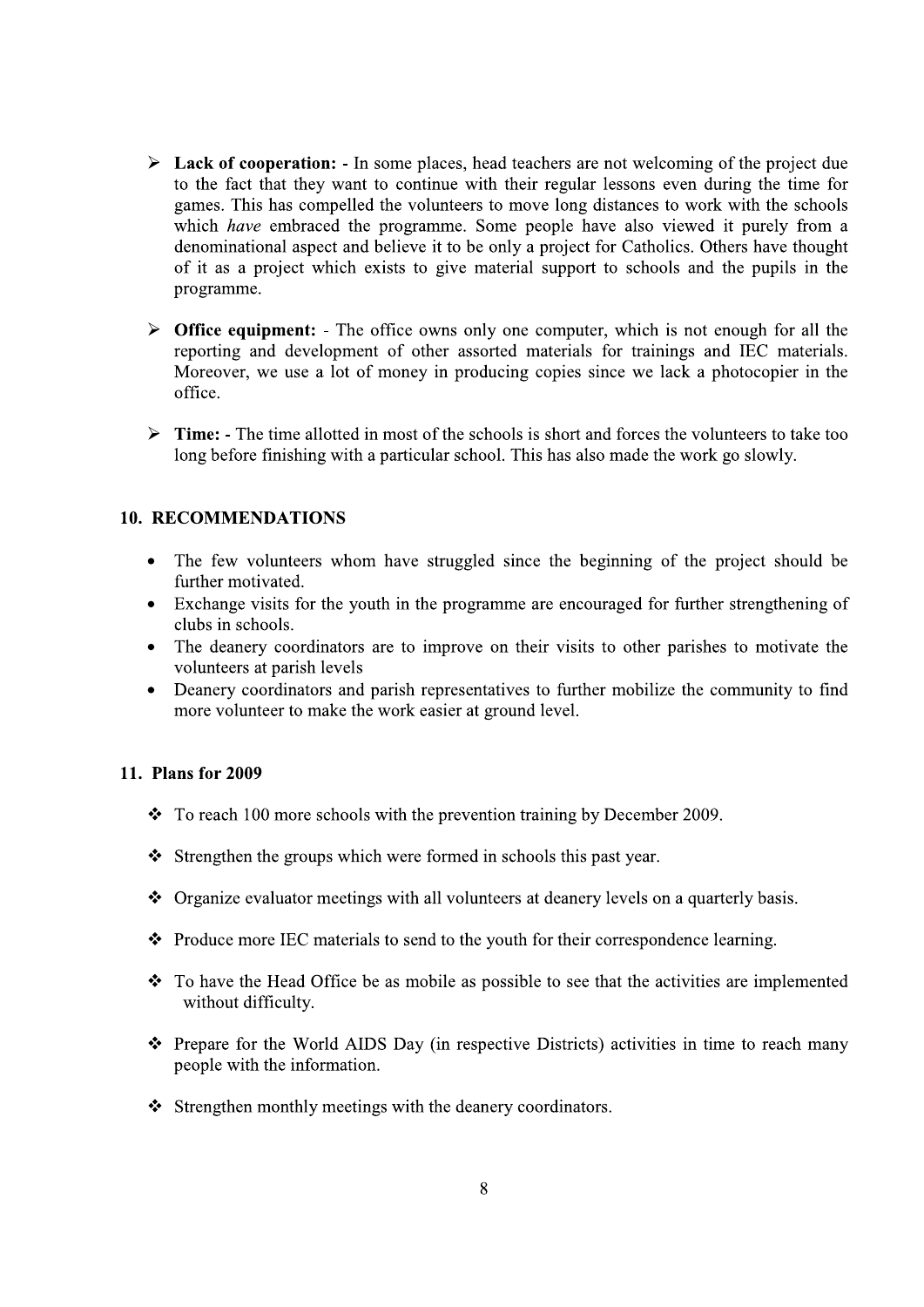### <u>LESSONS LEARNED</u>

| HIV/AIDS epidemic. |                                 | As the Diocese continues to grow, the need for funds, vehicles, motor-bikes and other facilities is<br>great but inaccessible due to the ever increasing poverty level in the region coupled with the |                           |                                     |                                     |                           |                                          |                          |
|--------------------|---------------------------------|-------------------------------------------------------------------------------------------------------------------------------------------------------------------------------------------------------|---------------------------|-------------------------------------|-------------------------------------|---------------------------|------------------------------------------|--------------------------|
|                    | implemented throughout the year | <b>NB.</b> The tables over leaf contains the names of all the schools where the project activities were                                                                                               |                           |                                     |                                     |                           |                                          |                          |
| <b>DEANERY</b>     | <b>PARISH</b>                   | <b>SCHOOL</b>                                                                                                                                                                                         | Contacts                  | Sensitization                       | Peer group                          | Training                  | Follow ups                               | Retraining               |
| 1.ASUMBI           | 1. ASUMBI                       | 1. Asumbi primary mixed day                                                                                                                                                                           | $\star$                   | $\star$                             | $\ast$                              | $\bf{X}$                  | X                                        |                          |
|                    |                                 | 2. Omoche primary school                                                                                                                                                                              | $\ast$                    | $\ast$                              | $\boldsymbol{\mathrm{X}}$           | $\overline{\mathbf{X}}$   | $\overline{X}$                           | $\overline{a}$           |
|                    |                                 | 3. Orero primary school                                                                                                                                                                               | $\star$                   | $\ast$                              | $\overline{X}$                      | $\ast$                    | $\overline{X}$                           | $\overline{X}$           |
|                    |                                 | 1. Tukjowi Primary School                                                                                                                                                                             | $\ast$                    | $\ast$                              | $\overline{X}$                      | $\overline{\mathbf{X}}$   | $\overline{\mathbf{X}}$                  | $\overline{\phantom{a}}$ |
|                    | 2. RONGO                        | 2. Kanyadgiro Primary school                                                                                                                                                                          | $\ast$                    | $\star$                             | $\boldsymbol{\mathrm{X}}$           | $\overline{X}$            | $\overline{\mathbf{X}}$                  |                          |
|                    |                                 | 3 St Bonaventure secondary school                                                                                                                                                                     | $\star$                   | $\ast$                              | $\ast$                              | $\overline{\text{X}}$     | $\overline{X}$                           | $\mathbf X$              |
|                    | 3. NYALIENGA                    | 1. Ongoro primary school                                                                                                                                                                              | $\ast$                    | $\ast$                              | $\ast$                              | $\ast$                    | $\sim$                                   | $\overline{a}$           |
|                    |                                 | 2. God Bondo primary                                                                                                                                                                                  | $\mathbf X$               | $\boldsymbol{\mathrm{X}}$           | $\mathbf X$                         | $\boldsymbol{\mathrm{X}}$ | $\mathbf{r}$                             | $\overline{a}$           |
|                    |                                 | 3. Kwoyo primary school                                                                                                                                                                               | $\mathbf X$               | $\mathbf X$                         | X                                   | $\mathbf X$               | $\overline{\phantom{a}}$                 | $\overline{\phantom{a}}$ |
|                    |                                 | 4. Kwoyo Kaura Primary school                                                                                                                                                                         | $\mathbf X$               | $\mathbf X$                         | $\mathbf X$                         | $\mathbf X$               | $\Delta$                                 | $\overline{\phantom{a}}$ |
|                    | <b>4. HOMA BAY</b>              | 1. Wandiji                                                                                                                                                                                            | $\ast$                    | $\star$                             | $\ast$                              | $\mathbf X$               | $\mathbf{r}$                             | $\blacksquare$           |
|                    |                                 | 2. Got kochungo                                                                                                                                                                                       | $\ast$                    | $\ast$                              | $\star$                             | $\overline{\mathrm{X}}$   | $\sim$                                   | $\blacksquare$           |
|                    |                                 | 3. Makongeni                                                                                                                                                                                          | $\mathbf X$               | $\mathbf X$                         | $\boldsymbol{\mathrm{X}}$           | $\mathbf X$               | $\blacksquare$                           | $\mathbf X$              |
|                    | 5. KAKRIGU                      | 1. Lianda primary school                                                                                                                                                                              | $\boldsymbol{\mathrm{X}}$ | $\mathbf X$                         | $\boldsymbol{\mathrm{X}}$           | $\mathbf X$               | $\mathbf{r}$                             |                          |
|                    |                                 | 2. Kakrigu primary school                                                                                                                                                                             | $\overline{\text{X}}$     | $\overline{\mathbf{X}}$             | $\overline{X}$                      | $\overline{X}$            |                                          | $\overline{\phantom{a}}$ |
|                    |                                 | 3. Kamayoge primary school                                                                                                                                                                            | $\overline{X}$            | $\mathbf X$                         | $\mathbf X$                         | $\boldsymbol{\mathrm{X}}$ | $\overline{a}$                           | $\overline{\phantom{a}}$ |
|                    |                                 | 4. Uya primary school                                                                                                                                                                                 | $\overline{X}$            | $\overline{\mathbf{X}}$             | $\overline{\mathbf{X}}$             | $\overline{\mathbf{X}}$   | $\mathcal{L}^{\mathcal{A}}$              |                          |
|                    |                                 | 5. Kamgera primary school                                                                                                                                                                             | $\mathbf X$               | $\mathbf X$                         | $\mathbf X$                         | $\mathbf X$               | $\overline{\phantom{a}}$                 |                          |
|                    | 6. MFANGANO                     | 1. Wakiangata primary school                                                                                                                                                                          | $\mathbf X$               | $\mathbf X$                         | $\mathbf X$                         | $\boldsymbol{\mathrm{X}}$ | $\blacksquare$                           |                          |
|                    |                                 | 2. Wamai primary school                                                                                                                                                                               | $\mathbf X$<br>$\ast$     | $\boldsymbol{\mathrm{X}}$<br>$\ast$ | $\boldsymbol{\mathrm{X}}$<br>$\ast$ | $\overline{X}$<br>$\star$ | $\blacksquare$                           | $\blacksquare$           |
|                    | 7.MBITA                         | 1. Kirambo primary school                                                                                                                                                                             | $\ast$                    | $\ast$                              | $\ast$                              | $\ast$                    | $\boldsymbol{\mathrm{X}}$                |                          |
|                    |                                 | 2 Mbita primary school                                                                                                                                                                                | $\ast$                    | $\ast$                              | $\ast$                              |                           | $\overline{\mathbf{X}}$                  | $\overline{a}$           |
|                    | 1. ISEBANIA                     | 1.St. Anne's primary                                                                                                                                                                                  | $\ast$                    | $\ast$                              | $\ast$                              | $\boldsymbol{\mathrm{X}}$ | $\blacksquare$                           | $\overline{\phantom{a}}$ |
| 2.ISEBANIA         |                                 | 2. Chacha Academy                                                                                                                                                                                     |                           | $\ast$                              | X                                   | $\boldsymbol{\mathrm{X}}$ |                                          |                          |
|                    |                                 |                                                                                                                                                                                                       |                           |                                     |                                     | $\mathbf X$               | $\blacksquare$                           |                          |
|                    | 2.MIGORI                        | 1. Migori Day Sec. school                                                                                                                                                                             | $\ast$                    |                                     |                                     |                           |                                          |                          |
|                    |                                 | 2.Pesoda Complex                                                                                                                                                                                      | $\boldsymbol{\mathrm{X}}$ | $\mathbf X$                         | $\boldsymbol{\mathrm{X}}$           | X                         | $\blacksquare$                           | $\overline{\phantom{a}}$ |
|                    | 3. KEHANCHA                     | 1. Komotobo primary school                                                                                                                                                                            | $\ast$                    | $\ast$                              | $\ast$                              | $\ast$                    | $\overline{X}$                           |                          |
|                    |                                 | 2. Komotobo mixed sec. school                                                                                                                                                                         | $\ast$                    | $\ast$                              | $\ast$                              | $\ast$                    | $\overline{\mathbf{X}}$                  |                          |
|                    | <b>4.MABERA</b>                 | 1. Kugisingisi primary                                                                                                                                                                                | $\ast$                    | $\ast$                              | $\ast$                              | $\mathbf X$               | $\blacksquare$                           |                          |
|                    |                                 | 2. Mabera primary school                                                                                                                                                                              | $\ast$                    | $\ast$                              | $\ast$                              | $\mathbf X$               | $\blacksquare$                           |                          |
|                    |                                 | 1. Seronga primary school                                                                                                                                                                             | $\ast$                    | $\ast$                              | $\ast$                              | X                         | $\boldsymbol{\mathrm{X}}$                |                          |
|                    | 5. NTIMARU                      | 2. Gwitembe mixed sec. school<br>3. Gwitembe primary school                                                                                                                                           | $\ast$<br>$\ast$          | $\ast$<br>$\ast$                    | $\ast$<br>$\ast$                    | X<br>$\mathbf X$          | $\boldsymbol{\mathrm{X}}$<br>$\mathbf X$ |                          |